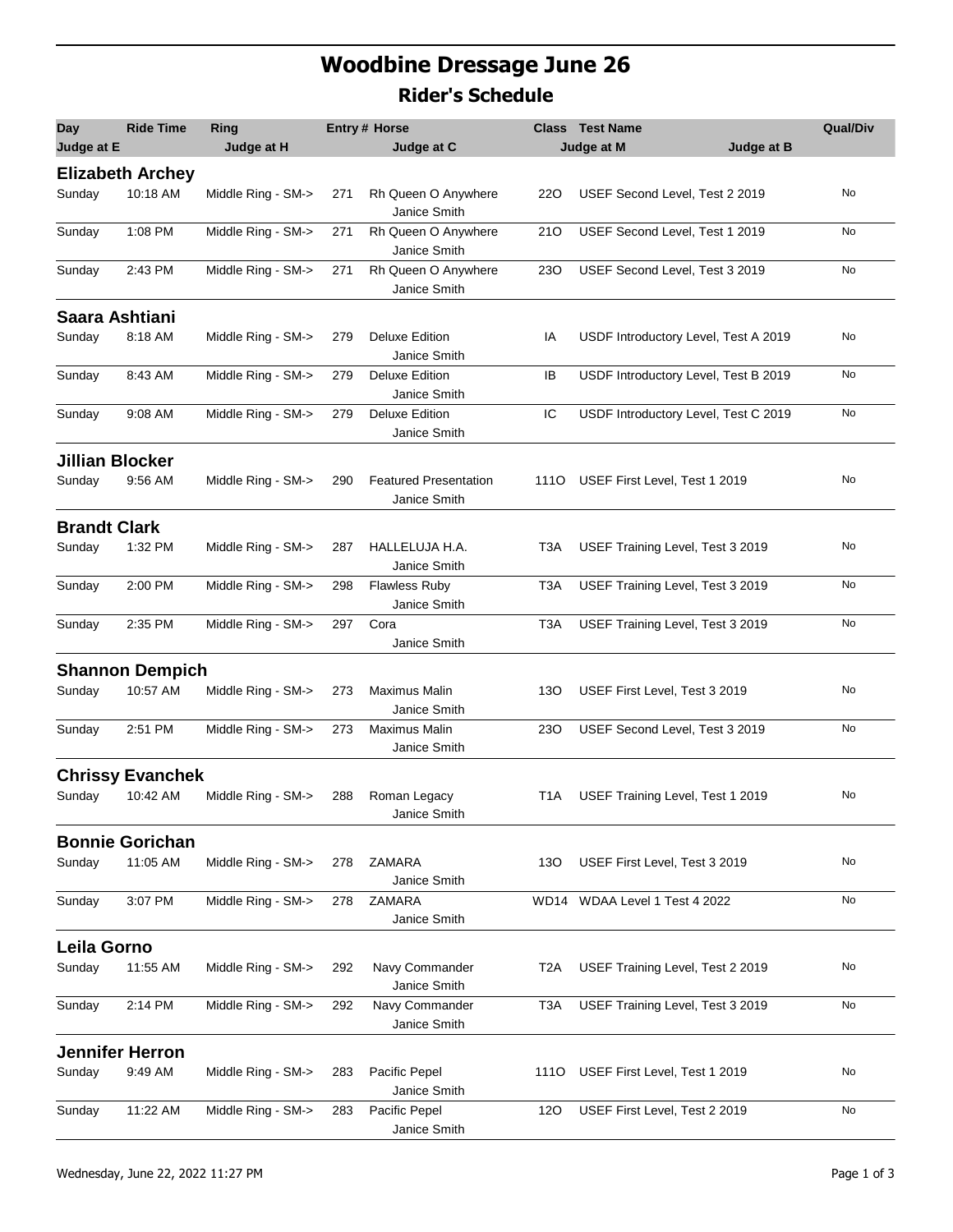| <b>Day</b>         | <b>Ride Time</b>        | Ring               |     | <b>Entry # Horse</b>                            |                  | <b>Class</b> Test Name               | <b>Qual/Div</b> |
|--------------------|-------------------------|--------------------|-----|-------------------------------------------------|------------------|--------------------------------------|-----------------|
| Judge at E         |                         | Judge at H         |     | Judge at C                                      |                  | Judge at M<br>Judge at B             |                 |
|                    | Lilija Ibershoff        |                    |     |                                                 |                  |                                      |                 |
| Sunday             | 10:10 AM                | Middle Ring - SM-> | 291 | Ricochete<br>Janice Smith                       | 1110             | USEF First Level, Test 1 2019        | No              |
| Sunday             | 11:14 AM                | Middle Ring - SM-> | 291 | Ricochete<br>Janice Smith                       | 120              | USEF First Level, Test 2 2019        | No              |
|                    | <b>Paula Kotowski</b>   |                    |     |                                                 |                  |                                      |                 |
| Sunday             | 8:00 AM                 | Middle Ring - SM-> | 294 | Once Around Zippo<br>Janice Smith               | IA               | USDF Introductory Level, Test A 2019 | No              |
| Sunday             | 8:25 AM                 | Middle Ring - SM-> | 294 | Once Around Zippo<br>Janice Smith               | IB               | USDF Introductory Level, Test B 2019 | No              |
| Sunday             | 8:56 AM                 | Middle Ring - SM-> | 294 | Once Around Zippo<br>Janice Smith               | IC               | USDF Introductory Level, Test C 2019 | No              |
|                    | <b>Dorothee Kurian</b>  |                    |     |                                                 |                  |                                      |                 |
| Sunday             | 8:50 AM                 | Middle Ring - SM-> | 281 | <b>Blackbest Nordick Zombie</b><br>Janice Smith | IC               | USDF Introductory Level, Test C 2019 | No              |
|                    | <b>Susan MacPhee</b>    |                    |     |                                                 |                  |                                      |                 |
| Sunday             | 8:12 AM                 | Middle Ring - SM-> | 282 | Francisca<br>Janice Smith                       | IA               | USDF Introductory Level, Test A 2019 | No              |
| Sunday             | 8:37 AM                 | Middle Ring - SM-> | 282 | Francisca<br>Janice Smith                       | IB               | USDF Introductory Level, Test B 2019 | No              |
|                    | Leah Majkrzak           |                    |     |                                                 |                  |                                      |                 |
| Sunday             | 1:00 PM                 | Middle Ring - SM-> | 276 | Cristal<br>Janice Smith                         | 210              | USEF Second Level, Test 1 2019       | No              |
|                    | <b>Barbara Martin</b>   |                    |     |                                                 |                  |                                      |                 |
| Sunday             | 9:35 AM                 | Middle Ring - SM-> | 275 | Cristal<br>Janice Smith                         | 1110             | USEF First Level, Test 1 2019        | No              |
|                    | <b>Allison McKenzie</b> |                    |     |                                                 |                  |                                      |                 |
| Sunday             | 11:47 AM                | Middle Ring - SM-> | 293 | Kenjays Princeton<br>Janice Smith               | T <sub>2</sub> A | USEF Training Level, Test 2 2019     | No              |
| Sunday             | 1:53 PM                 | Middle Ring - SM-> | 293 | Kenjays Princeton<br>Janice Smith               | T <sub>3</sub> A | USEF Training Level, Test 3 2019     | No              |
|                    | <b>Sabrina Mitchell</b> |                    |     |                                                 |                  |                                      |                 |
| Sunday             | 12:12 PM                | Middle Ring - SM-> | 280 | Remington In White<br>Janice Smith              |                  | WDB1 WDAA Basic Level Test 1 2022    | No              |
| Sunday             | 1:24 PM                 | Middle Ring - SM-> | 280 | Remington In White<br>Janice Smith              | WDB2             | WDAA Basic Level Test 2 2022         | No              |
| <b>Kelly Moore</b> |                         |                    |     |                                                 |                  |                                      |                 |
| Sunday             | 10:35 AM                | Middle Ring - SM-> | 289 | Havannah L<br>Janice Smith                      | T <sub>1</sub> A | USEF Training Level, Test 1 2019     | No              |
| Sunday             | 2:07 PM                 | Middle Ring - SM-> | 289 | Havannah L<br>Janice Smith                      | T <sub>3</sub> A | USEF Training Level, Test 3 2019     | No              |
|                    | <b>Mark Oldakowski</b>  |                    |     |                                                 |                  |                                      |                 |
| Sunday             | 8:06 AM                 | Middle Ring - SM-> | 284 | Mr. Tyree's Gold<br>Janice Smith                | IA               | USDF Introductory Level, Test A 2019 | No              |
| Sunday             | 8:31 AM                 | Middle Ring - SM-> | 284 | Mr. Tyree's Gold<br>Janice Smith                | IB               | USDF Introductory Level, Test B 2019 | No              |
| Sunday             | 9:02 AM                 | Middle Ring - SM-> | 284 | Mr. Tyree's Gold<br>Janice Smith                | IС               | USDF Introductory Level, Test C 2019 | No              |